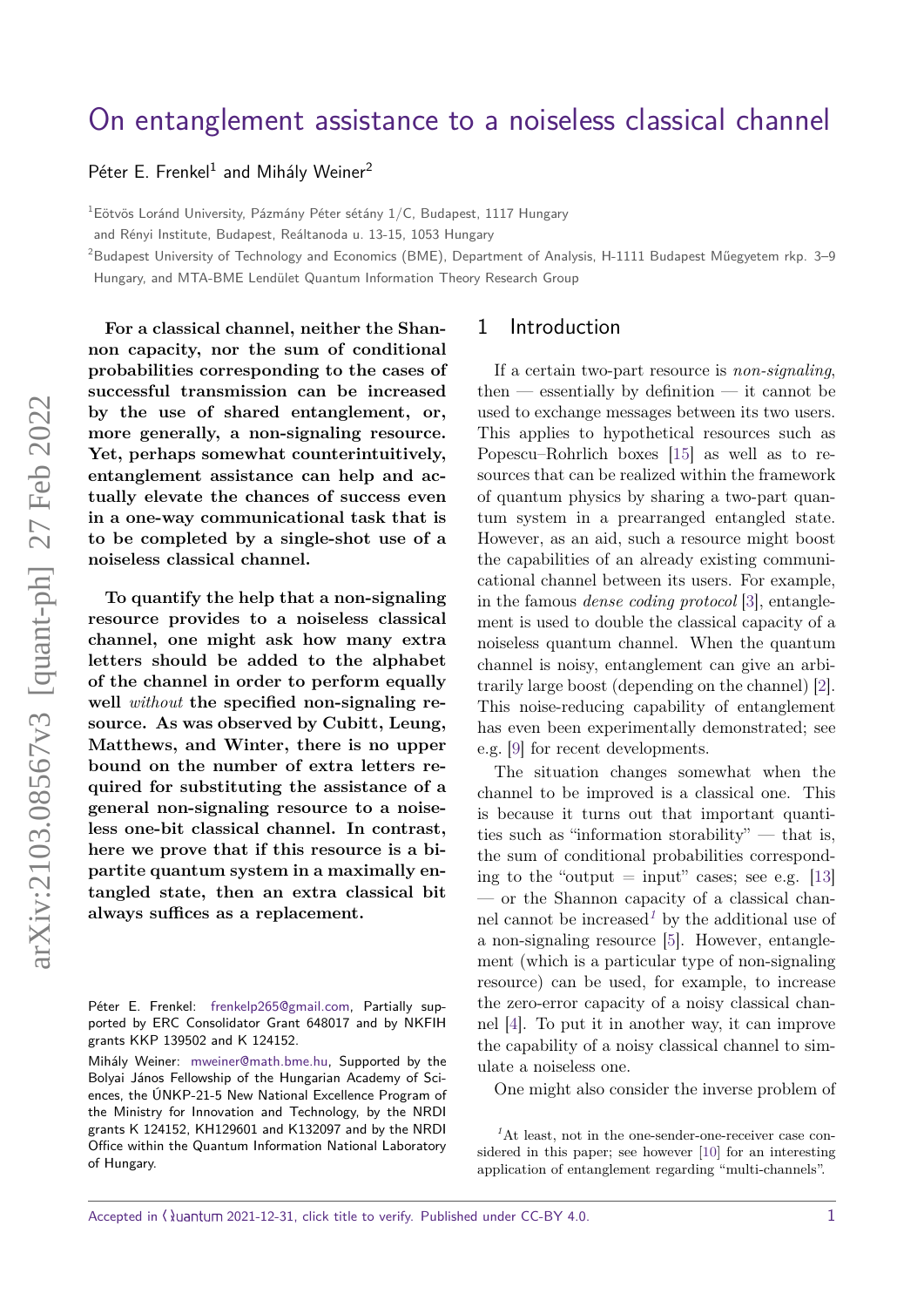using a noiseless classical channel (together with the possible help of a non-signaling resource) to simulate a noisy one. In [\[5\]](#page-8-4), an example was given for a classical channel which cannot be simulated by (a single use of) a noiseless one-bit classical channel aided only by shared randomness, but which can be simulated by the same channel if assistance, in the form of using a bipartite quantum system prepared in an entangled state, is allowed. Using the concepts introduced in [\[6\]](#page-8-7), we may say that the assistance increases the "signaling dimension" of our noiseless one-bit classical channel.

#### 1.1 Game interpretation

We might view this simulability question from the point of view of one-way communicational tasks. For example, let us consider the following simple game. We have four boxes, two of them empty, two containing (equal) treasures; thus, there are  $\binom{4}{2}$  $\binom{4}{2}$  = 6 possible configurations regarding the positions of the treasures. Each configuration is equally likely, with the actual (secret) configuration revealed only to Alice, who is allowed to send one classical bit to Bob. After receiving the bit sent by Alice, Bob chooses a box. If it contains a treasure, Alice and Bob win (as a team).

Without a non-signaling resource, relying only on arrangements before the game and a possible use of shared randomness, it is easy to see that the maximum chance of winning can be achieved by a *pure* (deterministic) strategy — in terms of expected reward, shared randomness is of no use.

We may assume that upon receiving the bit sent by Alice, depending on its value, Bob points to either box 1 or box 2. With this agreed, Alice can always send a bit value to Bob that makes him point to a treasure box unless the treasures are in boxes 3 & 4; that is, Alice and Bob will win with a chance of  $1 - 1/6 = 5/6$ . On the other hand, if during the game Alice and Bob can also make some measurements on a pair of quantum bits (prepared in a maximally entangled state and distributed between them before the start of the game), then there exists a strategy allowing them to win this game with a chance of anowing them to win this game with a c<br> $\left(4+\sqrt{2}\right)/6 > 5/6$  — see the Appendix.

In this protocol involving the use of entanglement, Alice and Bob realize a certain classical channel  $\mathcal{N} \in C(X \to Y)$  with  $|X| = 6$  possible

inputs and  $|Y| = 4$  outputs (with the input being the whereabouts of the treasures revealed to Alice and the output being the box chosen by Bob). The use of this channel allows Alice and Bob to The use of this channel allows Alice and Bob to<br>win the game with a chance of  $(4 + \sqrt{2})/6$ . The fact that  $\left(4+\sqrt{2}\right)/6 > 5/6$  shows that channel  $\mathcal N$  cannot be simulated by a single use of a noiseless classical one-bit channel aided only by shared randomness.

Let us consider, in general, for any pair of (finite) sets  $X, Y$ , natural number  $n$  and nonsignaling resource  $\omega$  the following:

- $C_n(X \to Y)$ , the set of  $X \to Y$  classical channels that can be simulated by a single use of a noiseless classical channel with *n* different letters (without any other resources),
- $C_n^{SR}(X \to Y)$ , the set of  $X \to Y$  classical channels that can be simulated by a single use of a noiseless classical channel with *n* different letters together with an unlimited source of shared randomness between the sender and receiver,
- $C_n^{\omega}(X \to Y)$ , the set of  $X \to Y$  classical channels that can be simulated by a single use of a noiseless classical channel with *n* different letters and assistance coming from *ω*,
- $C_n^{BQ}(X \to Y)$ , the set of  $X \to Y$  classical channels that can be simulated by a single use of a noiseless classical channel with *n* different letters and assistance from any bipartite quantum system (prepared in any state),
- $C_n^{NS}(X \to Y)$ , the set  $X \to Y$  classical of channels that can be simulated by a single use of a noiseless classical channel with *n* different letters and assistance from any nonsignaling resource.

We postpone to Section [2](#page-3-0) the precise definition and detailed description of these sets, and – omitting the  $X \to Y$  indication – note here only that  $C_n^{SR}$  is the convex hull of  $C_n$ ;  $C_n^{BQ}$  and  $C_n^{NS}$  are convex sets; and  $C_n^{SR} \subseteq C_n^{BQ} \subseteq C_n^{NS}$ .

We now generalize the game above and connect the question of (im)possibility of simulations to advantages in one-way communicational games. We begin by describing what we mean by a general one-way communicational game.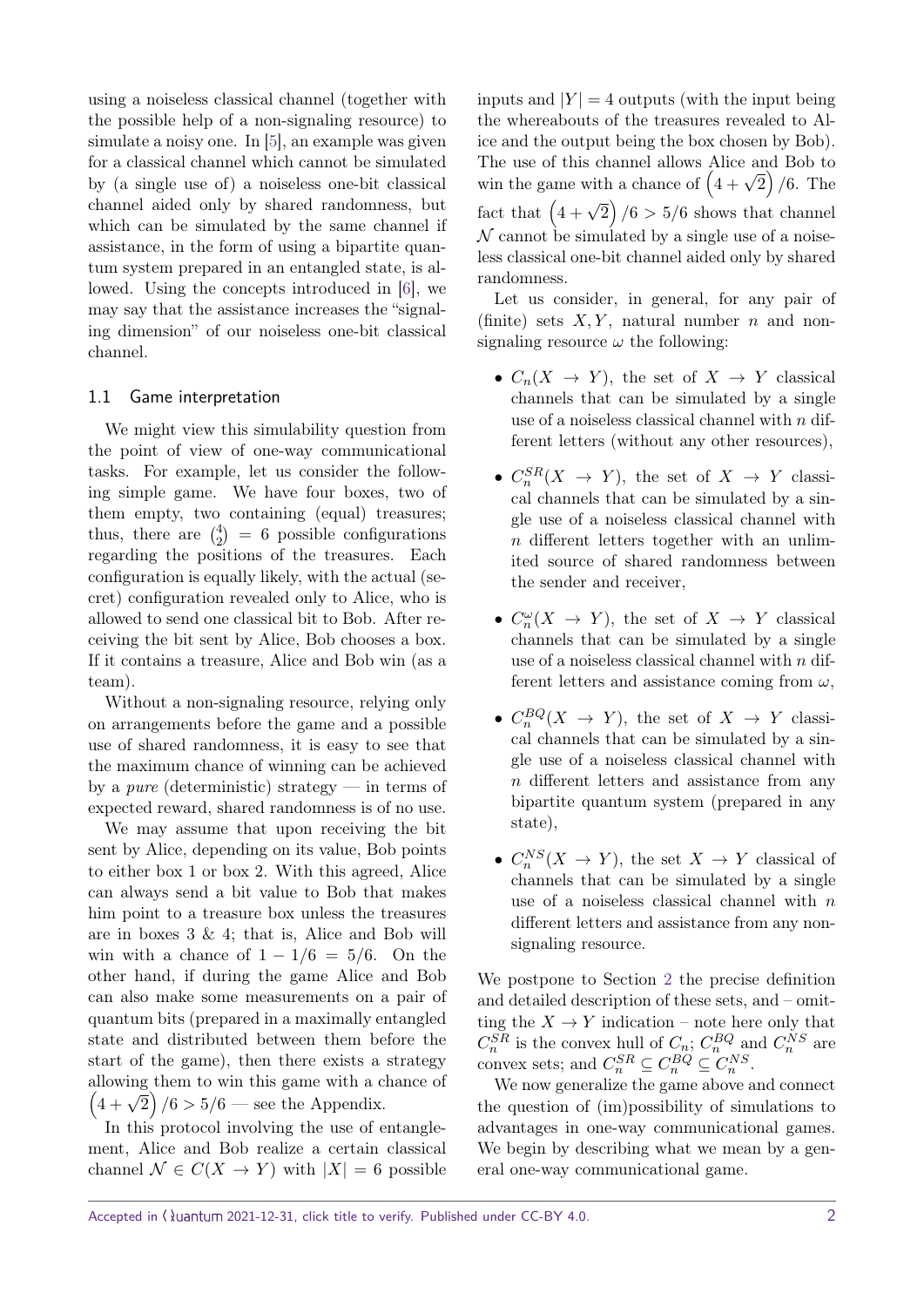Suppose we have a team of players consisting of Alice and Bob. An element *x* of a (finite) set *X* is chosen according to a given probability distribution *q*, and revealed to Alice (but not to Bob). At the end of the game, Bob will need to pick an element *y* of another (finite) set *Y* and the team receives a reward, but the actual sum of this reward depends *both* on his choice *y* and on the input  $x$ ; it is given by some "reward-function"  $R: X \times Y \to \mathbb{R}$ . With both the probability distribution *q* and reward-function *R* publicly given, we shall consider how the maximum expected reward (achieved by the best team strategy) depends on the allowed forms of communication and non-signaling resources the team can use.

Once a team strategy (using the given channels and resources) is chosen, the conditional probability of Bob choosing *y*, given that Alice receives input  $x$ , is fixed. Thus, an actual strategy realizes a classical  $\mathcal{N} \in C(X \rightarrow Y)$  channel. The expected reward is a linear functional of the realized channel:

$$
\mathbb{E}(\text{reward}) = \sum_{x \in X, y \in Y} R(x, y) N(y|x) q(x),
$$

with the functional depending on *R* and *q*. Since we want to consider all such games, we do not have a restriction on possible reward functions and input probability distributions and thus, for us, the expected reward is just an arbitrary linear functional of the realized channel. It follows that there exists a one-way communicational game in which the single use of a classical noiseless channel with *n* different letters together with assistance coming from a non-signaling resource *ω* is more advantageous (in terms of maximal expected rewards) than the single use of a classical noiseless channel with  $n'$  different letters together with assistance from a non-signaling resource  $\omega'$ if and only if  $C_n^{\omega}(X \rightarrow Y)$  is not contained in the convex hull of  $C_{n'}^{\omega'}(X \to Y)$  for some X and *Y* . In particular, with assistance coming from a non-signaling resource  $\omega$ , the use of a classical noiseless channel of *n* letters is never more advantageous than a single use of an unaided classical noiseless channel of *m* different letters if and only if

$$
C_n^{\omega}(X \to Y) \subseteq C_m^{SR}(X \to Y)
$$

for all possible sets *X* and *Y* of input and output symbols.

## 1.2 Entanglement vs. generic non-signaling resources

By [\[5,](#page-8-4) Proposition 19], for every *n* there exists a non-signaling resource  $\omega_n$  such that  $C_2^{\omega_n}$  is *not* contained in  $C_n^{SR}$  (for some sets of input and output symbols which from now on we shall omit). Thus, in the sense explained, there is no bound on the advantage that a non-signaling resource can give to a one-bit classical noiseless channel. However, the non-signaling resources used in these examples correspond to hypothetical devices that may have no realizations in nature. In fact, in contrast to the general non-signaling case, we shall prove in Theorem [3](#page-6-0) that  $C_2^{\omega} \subseteq C_4^{SR}$  whenever  $\omega$  is realizable by a quantum bipartite system prepared in a maximally entangled state. The result is general in the sense that it holds without any limit on the size of the quantum system (i.e. the dimension of the Hilbert space) used. However, we do exploit that the state is a maximally entangled one. Since there are Bell inequalities whose maximal violation occurs in states which are *not* maximally entangled [\[1\]](#page-7-1), it remains unclear whether  $C_2^{BQ} \subseteq C_4^{SR}$ . Nevertheless, we conjecture that this is indeed so; maybe even  $C_2^{BQ} \subseteq C_3^{SR}$ . Also, it is a natural guess that  $C_n^{BQ}$  should always be contained in  $C_{n^2}^{SR}$ .

If this is true, it may turn out to be a particular manifestation of some generic behavior of nature, limiting the "extra help" provided by entanglement to be comparable to "our efforts": while generic non-signaling resources can yield "unlimited help" in one-way communicational tasks, a bipartite quantum system cannot give more advantage than that offered by allowing a second shot of the employed classical noiseless channel. Similarly to the so-called "Information Causality" [\[14\]](#page-8-8) or the idea of "No-Hypersignaling" [\[6\]](#page-8-7), this could be viewed as a fundamental principle limiting the non-signaling resources that can appear in nature.

An interesting parallel can be drawn between the above and the *graph homomorphism game* [\[12\]](#page-8-9). With only classical pre-arrangement, Alice and Bob can win that game with certainty only if there exists a homomorphism from graph 1 to graph 2. Allowing them to use any non-signaling resource lets them win with certainty whenever graph 2 has at least one edge. Instead, the use of entanglement provides a limited help, thus giving rise to the interesting question: for which pair of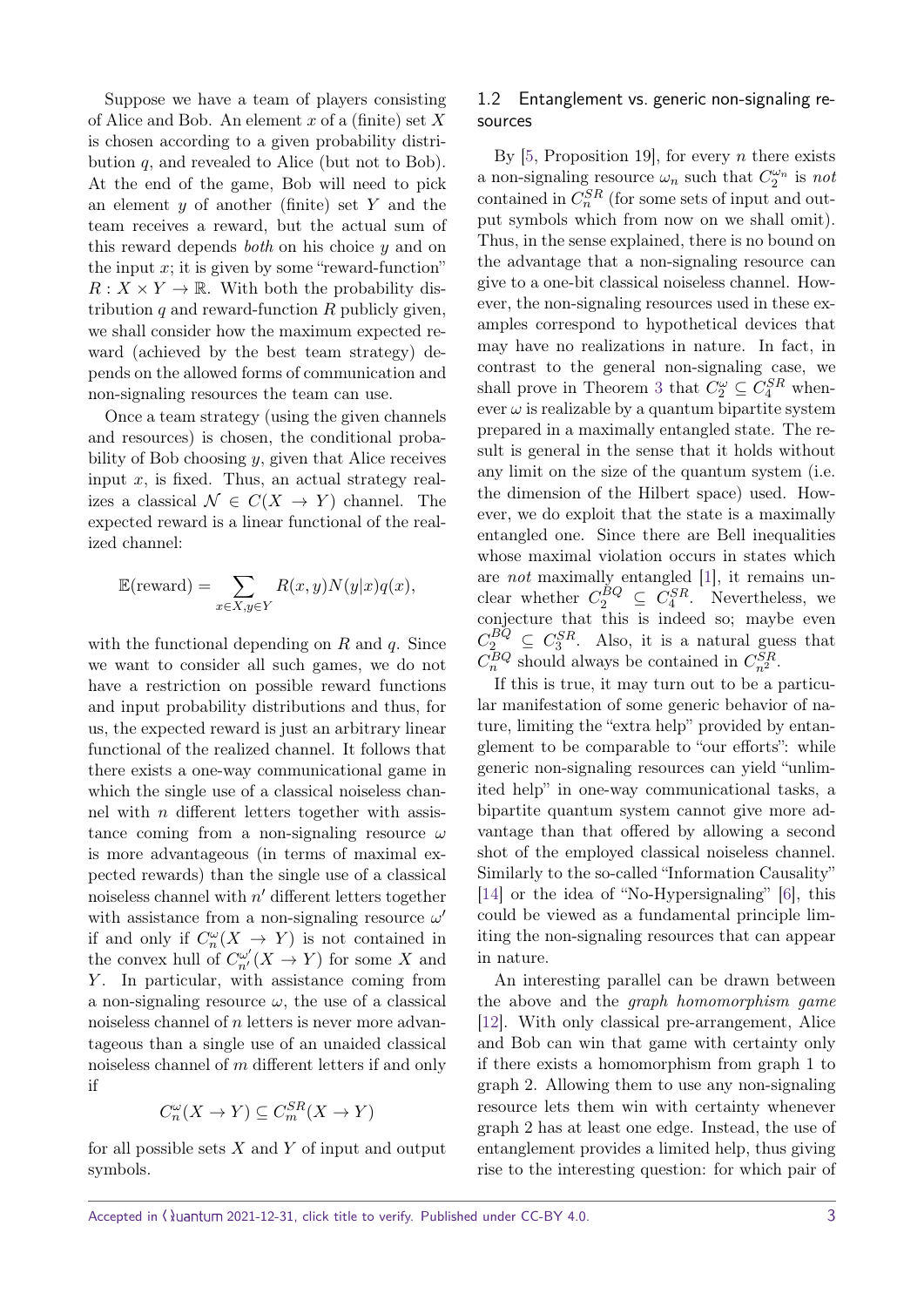graphs is there a "quantum homomorphism", i.e. a winning strategy using entanglement assistance?

# <span id="page-3-0"></span>2 Preliminaries

Given two finite sets *X, Y* (the "alphabets"), a classical channel from *X* to *Y* is a function

$$
\mathcal{N}: Y \times X \to [0,1]
$$

satisfying  $\sum_{y \in Y} \mathcal{N}(y|x) = 1$  for all  $x \in X$ . We interpret the value  $\mathcal{N}(y|x)$  as the probability of the channel producing the output *y* given that the input is *x*, and we denote by  $C(X \to Y)$  the set of all classical channels from *X* to *Y* .

For a natural number *n*, set  $[n] \equiv \{1, \ldots, n\}.$ We shall say that  $\mathcal{N} \in C(X \to Y)$  can be realized by a single use of a noiseless classical channel with *n* different letters if there exists a pair of *encoding* and *decoding*, i.e., channels  $\mathcal{N}_{enc} \in C(X \to [n])$ and  $\mathcal{N}_{dec} \in C([n] \to Y)$  such that

$$
\mathcal{N}(y|x) = \sum_{r=1}^{n} \mathcal{N}_{dec}(y|r) \mathcal{N}_{enc}(r|x)
$$

for all  $x \in X$  and  $y \in Y$ . We denote the set of all such channels  $\mathcal N$  by  $C_n(X \to Y)$ .

Using a source of randomness shared between the sender and receiver, it is possible to mix different encoding–decoding strategies. Thus, the set of classical channels  $C_n^{SR}(X \to Y)$  realizable by a single use of a noiseless classical channel with *n* different letters aided by an unlimited source of shared randomness is simply the convex hull of  $C_n(X \to Y)$ . We note that  $\mathcal{N} \in C_n^{SR}(X \to Y)$ if and only if the stochastic matrix *A* with entries  $a_{i,j} := \mathcal{N}(y(i)|x(j))$ , where  $x : [l] \to X$  and  $y: [k] \to Y$  are some bijections enumerating the  $l = |X|$  and  $k = |Y|$  elements of X and Y, is a convex combination of stochastic matrices with at most *n* nonzero rows. (Throughout this paper, by a *stochastic* matrix we mean a matrix with nonnegative entries whose columns sum to 1; i.e.,  $A = (a_{i,j})_{i,j}$  is a stochastic matrix if  $a_{i,j} \geq 0$  for all *i* and *j*, and  $\sum_{i} a_{i,j} = 1$  for all *j*.)

In our context, a two-part resource  $\omega$  is just a classical channel with two inputs and two outputs; i.e. an element of  $C(X_1 \times X_2 \to Y_1 \times Y_2)$ , where  $X_1, X_2, Y_1, Y_2$  are some finite sets. We say that  $\omega$  is *non-signaling* if for any  $x_1, x_1' \in X_1$  and  $(x_2, y_2) \in X_2 \times Y_2$ , we have

$$
\sum_{y_1 \in Y_1} \omega(y_1, y_2 | x_1, x_2) = \sum_{y_1 \in Y_1} \omega(y_1, y_2 | x_1', x_2),
$$

i.e., if the choice of the input at access point 1 does not affect the outcome probabilities at access point 2, and, further, the same holds in the other direction as well:

$$
\sum_{y_2 \in Y_2} \omega(y_1, y_2 | x_1, x_2) = \sum_{y_2 \in Y_2} \omega(y_1, y_2 | x_1, x_2')
$$

for any  $x_2, x'_2 \in X_2$  and  $(x_1, y_1) \in X_1 \times Y_1$ .

A channel  $\mathcal{N} \in C(X \to Y)$  can be realized by a single use of a noiseless classical channel with *n* different letters assisted by a non-signaling resource  $\omega$  if there exist

- a coding  $\mathcal{N}_{in1} \in C(X \to X_1)$  for the sender to select an input for her part of the resource,
- an encoding  $\mathcal{N}_{enc} \in C(X \times Y_1 \to [n])$  for the sender to select (in light of the response of the resource) the message to be sent,
- a coding  $\mathcal{N}_{in2} \in C([n] \to X_2)$  for the receiver to select an input for his part of the resource,
- a decoding  $\mathcal{N}_{dec} \in C([n] \times Y_2 \to Y)$  for the receiver to select the output,

such that for all  $x \in X$  and  $y \in Y$ , the transition probability  $\mathcal{N}(y|x)$  is the sum of all products

$$
\mathcal{N}_{dec}(y|r, y_2) \mathcal{N}_{in2}(x_2|r) \cdot \mathcal{N}_{enc}(r|x, y_1) \omega(y_1, y_2|x_1, x_2) \mathcal{N}_{in1}(x_1|x)
$$

for  $r \in [n]$  and  $(x_1, x_2, y_1, y_2) \in X_1 \times X_2 \times Y_1 \times Y_2$ . We denote by  $C_n^{\omega}(X \to Y)$  the set of all such channels and by  $C_n^{NS}(X \rightarrow Y)$  the union of these sets taken over all non-signaling resources  $\omega$ . Note that this latter set is automatically convex; this is because shared randomness is also a particular case of a non-signaling resource.

On a Hilbert space  $H$ , the algebra of bounded linear operators is denoted by  $\mathcal{B}(\mathcal{H})$ . Recall that a *partition of unity* (also known as a *positive operator valued measure*; POVM) on a Hilbert space is a collection of positive semidefinite operators summing to the identity operator **1**.

Let  $\mathcal{H}_A$  and  $\mathcal{H}_B$  be two (complex) Hilbert spaces and  $\rho$  a *density operator* on  $\mathcal{H}_A \otimes \mathcal{H}_B$ ; i.e. a positive semidefinite operator with  $tr \rho = 1$ . A two-part resource  $\omega \in C(X_A \times X_B \to Y_A \times Y_B)$ is realizable by the use of a bipartite quantum system (with parts corresponding to the spaces  $\mathcal{H}_A$  and  $\mathcal{H}_B$ ) in state  $\rho$  if, for each  $x_a \in X_A$ and  $x_b \in X_B$ , there exist a partition of unity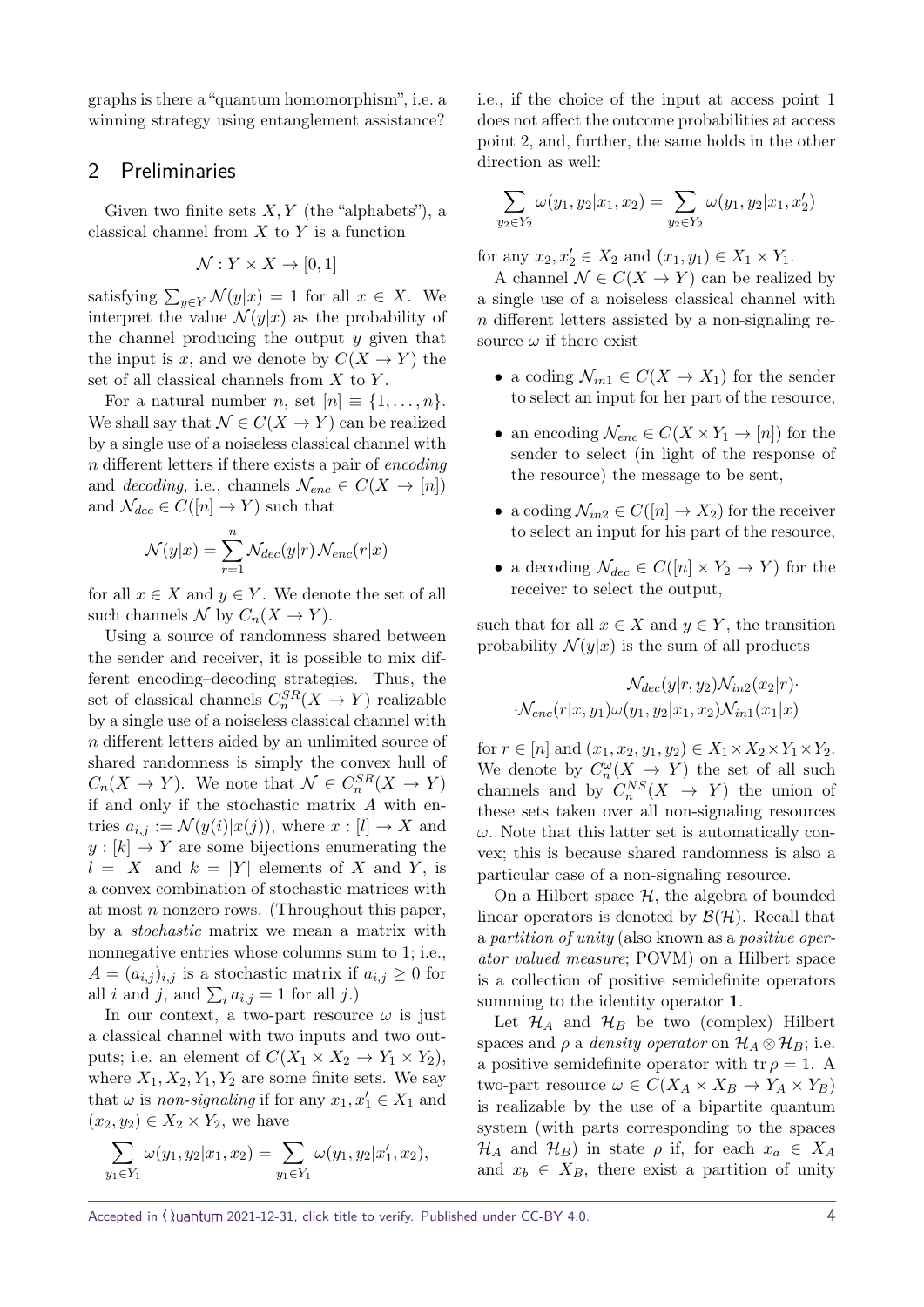$\left(F_{y_a}^{(x_a)}\right)$  $y_a \in Y_A$  on  $\mathcal{H}_A$  and a partition of unity  $(E_{y_b}^{(x_b)})$  $y_b \in Y_B$  on  $\mathcal{H}_B$  such that

$$
\omega(y_a, y_b | x_a, x_b) = \text{tr}\,\rho\left(F_{y_a}^{(x_a)} \otimes E_{y_b}^{(x_b)}\right)
$$

for all  $(x_a, x_b, y_a, y_b) \in X_A \times X_A \times Y_B \times Y_B$ . We note that such a resource is automatically nonsignaling, and introduce  $C_n^{BQ}(X \to Y)$  as the union of the sets  $C_n^{\omega}(X \to Y)$  with  $\omega$  ranging over all non-signaling resources realizable by the use of some bipartite quantum system prepared in some state.

For a bounded linear operator  $Z$  on  $\mathcal{H}_A$ , consider the bounded linear operator

<span id="page-4-1"></span>
$$
\Phi_{\rho}(Z) \equiv \text{tr}_A \,\rho(Z \otimes \mathbf{1}) \tag{2.1}
$$

on  $\mathcal{H}_B$ , where  $\text{tr}_A$  denotes the *partial trace* corresponding to  $\mathcal{H}_A$ . It is easy to check that this is well defined and the linear map  $\Phi_{\rho} : \mathcal{B}(\mathcal{H}_{A}) \rightarrow$  $\mathcal{B}(\mathcal{H}_B)$  is *positive*: if  $Z \geq 0$ , then  $\Phi_o(Z) \geq 0$ . Let us now introduce, in the previous construction of the non-signaling resource  $\omega$ , the operator

$$
\beta_{y_a}^{(x_a)} \equiv \Phi_\rho \left( F_{y_a}^{(x_a)} \right),
$$

i.e. the (subnormalized) conditional state of the second subsystem given that the measurement of *x*<sup>*a*</sup> on part one gave result *y*<sup>*a*</sup>. Then, for each *x*<sup>*a*</sup> ∈ *X*<sub>*A*</sub>, the operators  $(\beta_{y_a}^{(x_a)})$  $y_a \in Y_a$  form a *positive decomposition* of  $\rho_B \equiv \text{tr}_A \rho$ ; i.e.,  $\beta_{y_a}^{(x_a)} \geq \mathbf{0}$  for all  $x_a$  and  $y_a$ , and

$$
\sum_{y_a \in Y_a} \beta_{y_a}^{(x_a)} = \rho_B \equiv \text{tr}_A \,\rho
$$

for all *xa*. With these newly introduced operators, we can express  $\omega$  as follows:

<span id="page-4-0"></span>
$$
\omega(y_a, y_b | x_a, x_b) = \text{tr } E_{y_b}^{(x_b)} \beta_{y_a}^{(x_a)} \tag{2.2}
$$

for all  $(x_a, x_b, y_a, y_b) \in X_A \times X_B \times Y_A \times Y_B$ . This shows that for a non-signaling resource *ω* to be realizable by the use of a bipartite quantum system, with parts corresponding to the Hilbert spaces  $\mathcal{H}_A$  and  $\mathcal{H}_B$ , prepared in the state given by the density operator  $\rho$ , there must exist, for each  $x_a \in X_A$  and  $x_b \in X_B$ , a positive decomposition  $(\beta_{y_a}^{(x_a)})$  $y_a \in Y_a$  of  $\rho_B = \text{tr}_A \rho$  and a partition of unity  $(E_{y_b}^{(x_b)})$  $y_b \in Y_b$  such that [\(2.2\)](#page-4-0) holds. In some cases, we can turn this construction the other way around.

<span id="page-4-2"></span>**Lemma 1.** Let  $\mathcal{H}_A$  and  $\mathcal{H}_B$  be separable Hilbert *spaces,*  $\rho$  *a density operator on*  $\mathcal{H}_A \otimes \mathcal{H}_B$ ,  $\Phi_\rho$ *the map defined by [\(2.1\)](#page-4-1),*  $\rho_B = \text{tr}_A \rho$ *, and finally*  $\mathcal{K} \, = \, \rho_B^{1/2} \mathcal{B}(\mathcal{H}_B) \rho_B^{1/2}$  $\int_B^{1/2}$ . If  $\rho$  *is pure (i.e., it is an orthogonal projection of rank 1), then there exists a linear map*  $\Gamma_{\rho}: \mathcal{K} \to \mathcal{B}(\mathcal{H}_{A})$  *such that* 

- **•**  $\Phi_{\rho} \circ \Gamma_{\rho} = id_{\mathcal{K}}$ *; i.e.,*  $\Gamma_{\rho}$  *is a right-inverse of* Φ*ρ,*
- $\Gamma_{\rho}(K) \geq 0$  *whenever*  $K \geq 0$ *; i.e.,*  $\Gamma_{\rho}$  *is a positive map,*
- $\Gamma_{\rho}(\rho_B) = 1$ *.*

*Hence for every positive decomposition*  $(\beta_y)_{y \in Y}$ *of*  $\rho_B$ *, the formula*  $F_y := \Gamma_\rho(\beta_y)$  *defines a POVM for which*  $\Phi_{\rho}(F_y) = \beta_y$  *holds for all*  $y \in Y$ .

*Proof.* Suppose  $\rho = |\Psi\rangle \langle \Psi|$ , where  $\Psi \in \mathcal{H}_A \otimes \mathcal{H}_B$ is a unit vector. By the existence of a Schmidt decomposition, we have a countable set *S*, an orthonormal system  $(e_n^A)$  $n \in S$  in  $\mathcal{H}_A$ , another one  $\left(e_n^B\right)$  $n \in S$  in  $\mathcal{H}_B$ , and some positive numbers  $(\lambda_n)_{n \in S}$  such that

$$
\Psi = \sum_{n \in S} \lambda_n e_n^A \otimes e_n^B.
$$

Moreover, we have that

$$
\rho_A \equiv \operatorname{tr}_B \rho = \sum_{n \in S} \lambda_n^2 |e_n^A\rangle\langle e_n^A|
$$

and similarly,  $\rho_B = \sum_{n \in S} \lambda_n^2 |e_n^B\rangle\langle e_n^B|$ . Let us further consider the partial isometry

$$
V=\sum_{n\in S}|e_{n}^{A}\rangle\langle e_{n}^{B}|
$$

and the orthogonal projections  $Q^A = V V^*$  and  $Q^B = V^*V$  onto the closures of the subspaces spanned by  $\{e_n^A|n \in S\}$  and  $\{e_n^B|n \in S\}$ , respectively. Finally, we choose an anti-unitary map  $J: \mathcal{H}_A \rightarrow \mathcal{H}_A$  satisfying  $Je_n^A = e_n^A$  for every  $n \in S$ , denote  $\tilde{Z} := JVZ^*V^*J$  for any  $Z \in \mathcal{B}(\mathcal{H}_B)$ , and define  $\Gamma_\rho$  by setting

$$
\Gamma_{\rho}(K) = \Gamma_{\rho}\left(\rho_B^{1/2} Z \rho_B^{1/2}\right) := \tilde{Z} + (\text{tr}\,K)\left(\mathbf{1} - Q^A\right)
$$

for any

$$
K = \rho_B^{1/2} Z \rho_B^{1/2} \in \rho_B^{1/2} \mathcal{B}(\mathcal{H}_B) \rho_B^{1/2} = \mathcal{K}.
$$

By the above formula, it is evident that  $\Gamma_\rho$  is well defined (note that  $\rho_B^{1/2} Z \rho_B^{1/2} = \rho_B^{1/2} Z' \rho_B^{1/2}$  $\frac{1}{B}$ <sup>1/2</sup> implies  $VZV^* = VZ'V^*$ , that it is linear (because

Accepted in  $\lambda$ uantum 2021-12-31, click title to verify. Published under CC-BY 4.0. 5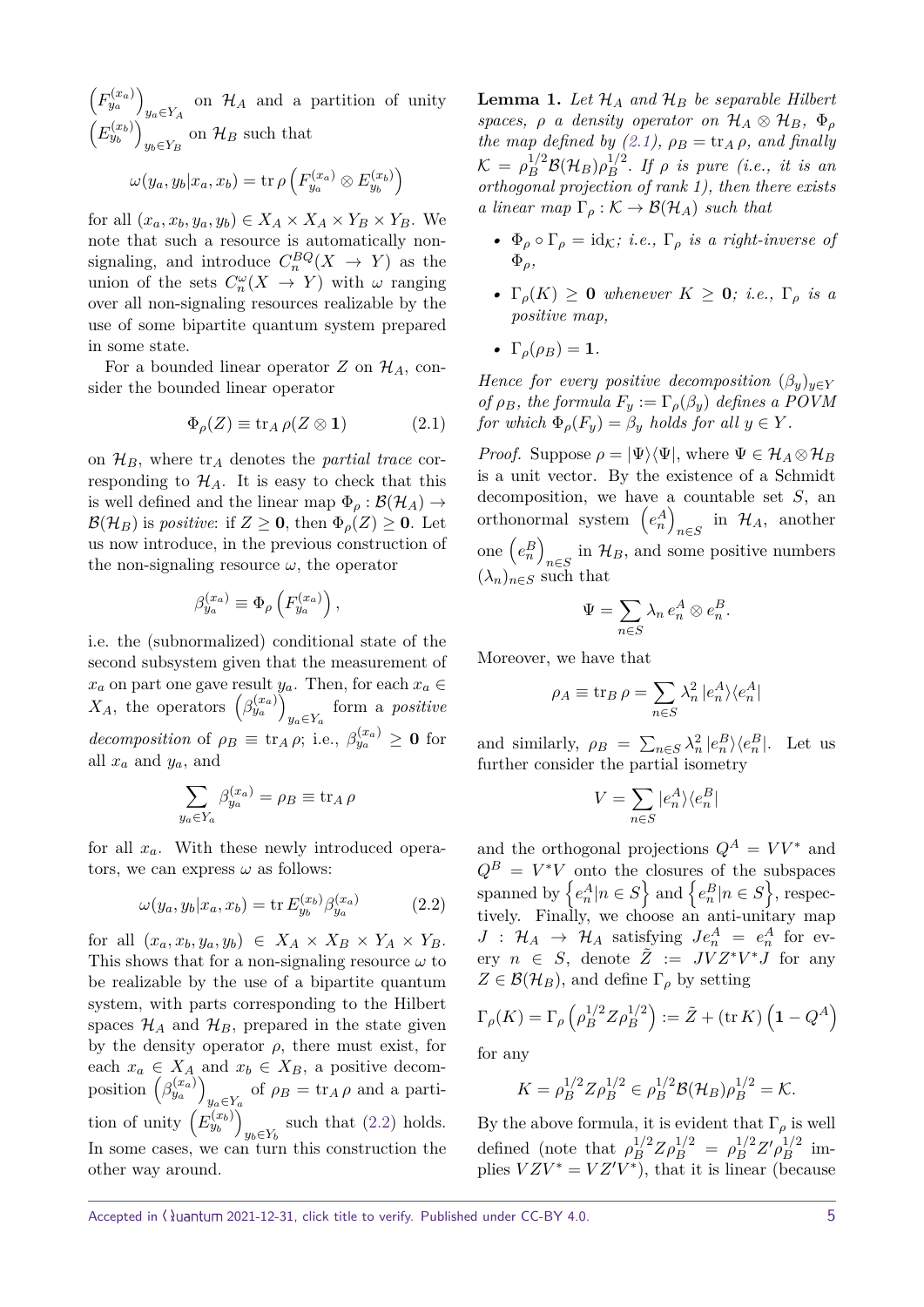both the adjoint map and *J* are anti-linear), that it is a positive map from  $K$  to  $\mathcal{H}_A$ , and that  $\Gamma_{\rho}(\rho_B) = 1.$ 

It is easy to see that

$$
\rho\left(\left(\mathbf{1}-Q^A\right)\otimes\mathbf{1}\right)=0,
$$

and hence that the part  $(\text{tr } K)$   $(1 - Q^A)$  appearing in the definition of  $\Gamma_{\rho}(K)$ , can be ignored when considering the composition  $\Phi_{\rho} \circ \Gamma_{\rho}$ . Thus, for any  $T \in \mathcal{B}(\mathcal{H}_B)$ , and for *Z* and *K* as before, we have

$$
\operatorname{tr} \Phi_{\rho}(\Gamma_{\rho}(K))T = \operatorname{tr} \rho(\Gamma_{\rho}(K) \otimes T) =
$$
  
\n
$$
= \left\langle \Psi, (\tilde{Z} \otimes T)\Psi \right\rangle =
$$
  
\n
$$
= \sum_{n,m \in S} \lambda_n \lambda_m \left\langle e_n^A \otimes e_n^B, (\tilde{Z} \otimes T) \left( e_m^A \otimes e_m^B \right) \right\rangle =
$$
  
\n
$$
= \sum_{n,m \in S} \lambda_n \lambda_m \left\langle Z^* e_m^B, e_n^B \right\rangle \left\langle e_n^B, T e_m^B \right\rangle =
$$
  
\n
$$
= \sum_{n,m \in S} \lambda_m \left\langle e_m^B, Z \rho_B^{1/2} T e_m^B \right\rangle =
$$
  
\n
$$
= \operatorname{tr} \rho_B^{1/2} Z \rho_B^{1/2} B = \operatorname{tr} KT,
$$

showing that  $\Phi_{\rho}(\Gamma_{\rho}(K)) = K$  as claimed.  $\Box$ 

Suppose now that  $\omega$  is realizable by the use of a bipartite quantum system — with parts corresponding to the Hilbert spaces  $\mathcal{H}_A$  and  $\mathcal{H}_B$  – prepared in the state given by the density operator  $\rho$ . When defining  $C_n^{\omega}(X \to Y)$ , we needed to consider all protocols involving four different kinds of codings (two on the sender side and two on the receiver side). It is not difficult to see that all these codings can be incorporated into the choice of partitions / positive operator valued measures, and hence that  $\mathcal{N} \in C_n^{\omega}(X \to Y)$ if and only if, for each  $x \in X$  and  $r \in [n]$ , there exist a partition of unity  $(F_s^{(x)})$  $s\in[n]$  on  $\mathcal{H}_A$  and a partition of unity  $(E_y^{(r)})$  $y \in Y$  on  $\mathcal{H}_B$  such that

$$
\mathcal{N}(y|x) = \sum_{r=1}^{n} \operatorname{tr} \rho \left( F_r^{(x)} \otimes E_y^{(r)} \right)
$$

for all  $x \in X$  and  $y \in Y$ . In particular, if  $\rho$  is a density operator corresponding to a *maximally entangled state*; i.e., if

$$
d := \dim \mathcal{H}_A = \dim \mathcal{H}_B < \infty,
$$

 $\rho$  is pure and tr<sub>*A*</sub>  $\rho = (1/d)\mathbf{1}$ , then, by Lemma [1,](#page-4-2) the channel  $\mathcal N$  is in  $C_n^{\omega}(X \to Y)$  if and only if, for each  $x \in X$  and  $r \in [n]$ , there exists a positive decomposition  $(\beta_s^{(x)})$  $s \in [n]$  of **1**/*d* and a partition of unity  $(E_y^r)_{y \in Y}$  such that

$$
\mathcal{N}(y|x) = \sum_{r=1}^{n} \text{tr } E_y^r \beta_r^{(x)}
$$

for all  $x \in X$  and  $y \in Y$ . In what follows, we will apply the above formula specifically with  $n = 2$ , and use the notation  $E_y^{\pm}$  and  $\beta_{\pm}^{(x)}$  rather than  $E_y^r$  $(r = 1, 2)$  and  $\beta_r^{(x)}$   $(r = 1, 2)$ .

### 3 Main result

Our goal is to show that a classical bit assisted by a maximally entangled quantum state can be simulated by two classical bits assisted only by shared randomness. The proof relies on the method that was used in [\[7,](#page-8-10) [8\]](#page-8-11) to obtain simulation results. We shall need the following trace inequality.

<span id="page-5-1"></span>**Lemma 2.** For any operators  $0 \leq E^{\pm} \leq 1$  and  $\beta_{\pm} \geq 0$  *such that*  $\beta_{+} + \beta_{-} =: \rho_{B}$  *is a density operator, we have*

$$
\left|\text{tr}\,E^+E^-\rho_B\right|^2\leq\text{tr}\,E^+\beta_+\,+\,\text{tr}\,E^-\beta_-.
$$

*Proof.* Set  $c_{\pm} = \text{tr } E^{\pm} \beta_{\pm}$  and  $t_{\pm} = \text{tr } \beta_{\pm}$ ; then  $c_{\pm}$  and  $t_{\pm}$  are all nonnegative, and  $t_{+} + t_{-} = 1$ . Using the Cauchy–Schwarz inequality

$$
|\operatorname{tr} AB|^2 \le (\operatorname{tr} A^*A) \cdot (\operatorname{tr} B^*B),
$$

we have

<span id="page-5-0"></span>
$$
\left|\operatorname{tr} E^{+} E^{-} \beta_{+}\right|^{2} = \left|\operatorname{tr} \beta_{+}^{1/2} E^{+} E^{-} \beta_{+}^{1/2}\right|^{2} \le
$$
  

$$
\leq \operatorname{tr}\left( (E^{+})^{2} \beta_{+}\right) \cdot \operatorname{tr}\left( (E^{-})^{2} \beta_{+}\right)
$$
  

$$
\leq \left( \operatorname{tr} E^{+} \beta_{+}\right) \cdot \operatorname{tr} \beta_{+} = c_{+} t_{+},
$$

and, similarly,  $|\text{tr } \beta_{-}E^{+}E^{-}|^{2} \leq c_{-}t_{-}$  by inter $changing + and - throughout. Therefore,$ 

$$
\left| \text{tr} \, E^+ E^- \rho_B \right|^2 = \left| \text{tr} \, E^+ E^- \beta_+ + \text{tr} \, E^+ E^- \beta_- \right|^2 \le
$$
  

$$
\le \left( |\text{tr} \, E^+ E^- \beta_+ | + |\text{tr} \, E^+ E^- \beta_-| \right)^2
$$
  

$$
\le \left( \sqrt{c_+ t_+} + \sqrt{c_+ t_+} \right)^2.
$$

Accepted in  $\lambda$ uantum 2021-12-31, click title to verify. Published under CC-BY 4.0.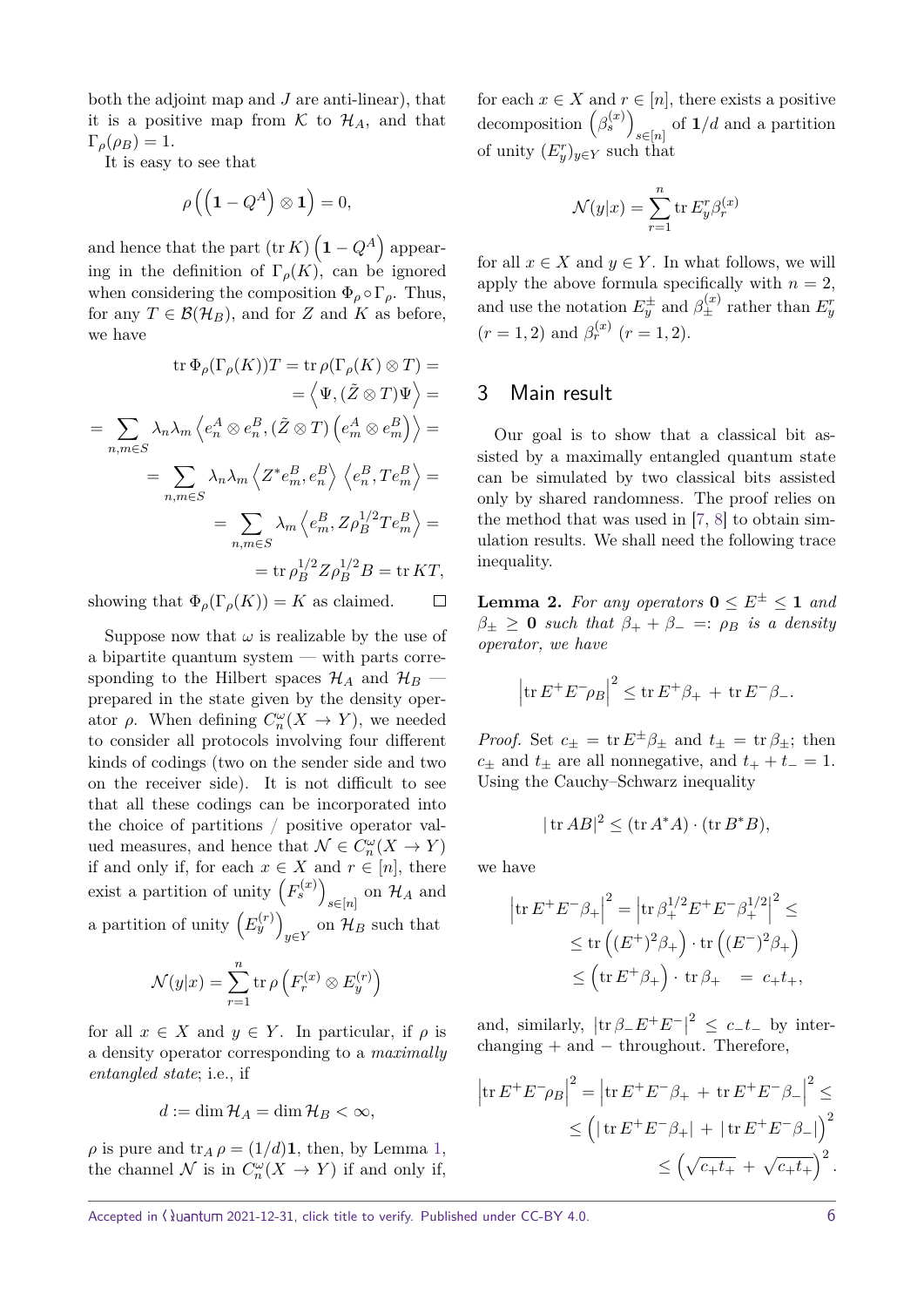Computing this last square we find that

$$
\left(\sqrt{c_{+}t_{+}} + \sqrt{c_{+}t_{+}}\right)^{2} =
$$
\n
$$
= c_{+}t_{+} + c_{-}t_{-} + 2\sqrt{(c_{+}t_{-})(c_{-}t_{+})} \le
$$
\n
$$
\leq c_{+}t_{+} + c_{-}t_{-} + 2\frac{c_{+}t_{-} + c_{-}t_{+}}{2} = c_{+} + c_{-}
$$

by the inequality between the geometric and arithmetic means and the fact that  $t_{+} + t_{-} = 1$ . Putting together the last two inequalities, we have  $|\text{tr } E^+E^- \rho_B|^2 \leq c_+ + c_-$ , as claimed.

<span id="page-6-0"></span>**Theorem 3.** Let  $\omega$  be a non-signaling resource *realizable by the use of a bipartite quantum system prepared in a maximally entangled state. Then*  $C_2^{\omega}(X \to Y) \subseteq C_4^{SR}(X \to Y)$  *for any finite alphabets X and Y , i.e., a classical bit assisted by ω can be simulated by two classical bits assisted only by shared randomness.*

*Proof.* Let  $l = |X|$  and  $k = |Y|$ . The Theorem is equivalent to the statement that any  $k \times l$  matrix  $A = (a_{ij})_{i,j}$  with entries

$$
a_{ij} = \text{tr} E_i^+ \beta_+^{(j)} + \text{tr} E_i^- \beta_-^{(j)},
$$

where  $E_i^{\pm}$  and  $\beta_{\pm}^{(j)}$  are  $d \times d$  positive semidefinite matrices with  $E_1^+ + \cdots + E_k^+ = E_1^- + \cdots + E_k^- = \mathbf{1}$ and  $\beta_{+}^{(j)} + \beta_{-}^{(j)} = 1/d$  for all  $j \in [l]$ , is a convex combination of stochastic matrices with at most four non-zero rows.

For  $I = (i_1, i_2, i_3, i_4) \in [k]^4$ , put  $p_I = \frac{1}{I}$ *d* 2  $\left(\text{tr } E_{i_1}^+ E_{i_2}^- \right) \left(\text{tr } E_{i_3}^+ E_{i_4}^- \right)$ *.* (3.1)

We have  $p_I \geq 0$  for all *I*. Thus, we get a measure *P* on  $[k]^4$  defined by  $P(T) = \sum_{I \in T} p_I$ . Due to the multilinear nature of [\(3.1\)](#page-5-0) and the assumption that  $E_1^{\pm}, \ldots, E_k^{\pm}$  $\mathbf{r}_k^{\pm}$  is a partition of unity (POVM), we see that

$$
P([k]^4) = \frac{1}{d^2} (tr(\mathbf{1}^2)) (tr(\mathbf{1}^2)) = 1,
$$

so *P* is a probability measure. Now set

$$
E_S^\pm:=\sum_{i\in S}E_i^\pm
$$

for any  $S \subseteq [k]$ . Since  $\mathbf{0} \le E_S^{\pm} \le \mathbf{1}$ , we may apply Lemma [2](#page-5-1) with  $\rho_B = 1/d$  to get

$$
P(S^4) = \frac{1}{d^2} \left( \text{tr} \, E_S^+ E_S^- \right)^2 \le \text{tr} \, E_S^+ \beta_+^{(j)} + \text{tr} \, E_S^- \beta_-^{(j)}
$$

for all *j*. The right hand side here is  $A_i(S)$ , where  $A_i$  is the probability measure on  $[k]$  given by the numbers  $a_{ij}$  ( $i \in [k]$ ); i.e. the  $j^{\text{th}}$  column of the matrix *A*. So we have

$$
A_j(S) \ge P\left(S^4\right) \qquad \text{for all } S \subseteq [k].
$$

Let us connect  $I \in [k]^4$  to  $i \in [k]$  by an edge if *i* occurs in *I*. This gives us a bipartite graph. The neighborhood of any set  $T \subseteq [k]^4$  is the set  $S \subseteq [k]$  of indices occurring in some element of *T*. We always have  $T \subseteq S^4$ , whence

$$
A_j(S) \ge P(S^4) \ge P(T).
$$

Thus, by the Supply–Demand Theorem [\[11,](#page-8-12) 2.1.5. Corollary], and using the fact that both  $A_j$  and  $P$  are probability measures, there exists a probability measure  $P_j$  on  $[k]^4 \times [k]$  which is supported on the edges of the graph and has marginals *P* and  $A_j$ . Whenever  $p_I \neq 0$ , let  $B(I)$ be the  $k \times l$  stochastic matrix whose *j*-th column is given by the conditional distribution  $P_i|I$  on [k]. Now  $B(I)$  has at most four nonzero rows, and  $A = \sum p_I B(I)$ , as desired.  $\Box$ 

**Remark 4.** Suppose that our bipartite quantum system is *not* in a maximally entangled state, and hence  $\rho_B$  is not (necessarily) a multiple of the identity. Still, the above proof could be virtually copied if we had a bilinear, scalar-valued map *D* satisfying

- (i)  $D(Z_1, Z_2) \geq 0$  whenever  $Z_1, Z_2 \geq 0$ ,
- (ii)  $D(1, 1) = 1$ ,
- (iii)  $|D(E^+, E^-)|^2 \le \text{tr } E^+ \beta_+ + \text{tr } E^- \beta_-$  whenever  $0 \leq E^{\pm} \leq 1$  and  $\rho_B = \beta_+ + \beta_-$  is a positive decomposition of *ρB*.

Indeed, having such a bilinear map, we could replace [\(3.1\)](#page-5-0) by setting

$$
p_I = D\left(E_{i_1}^+, E_{i_2}^+\right) D\left(E_{i_3}^+, E_{i_4}^+\right)
$$

and continue the rest of the argument unchanged. Actually, in the proof we *did* set  $p_I$  to be of the mentioned form; specifically, with *D* being the bilinear map given by the formula  $D(Z_1, Z_2)$  $(1/d)$  tr  $Z_1Z_2$ .

When  $\rho_B$  is not necessarily  $1/d$ , one could try to replace the previous formula by  $D(Z_1, Z_2)$  =  $(\text{tr }Z_1Z_2\rho_B + \text{tr }Z_2Z_1\rho_B)/2$ . This reduces to the

Accepted in  $\langle \lambda$ uantum 2021-12-31, click title to verify. Published under CC-BY 4.0.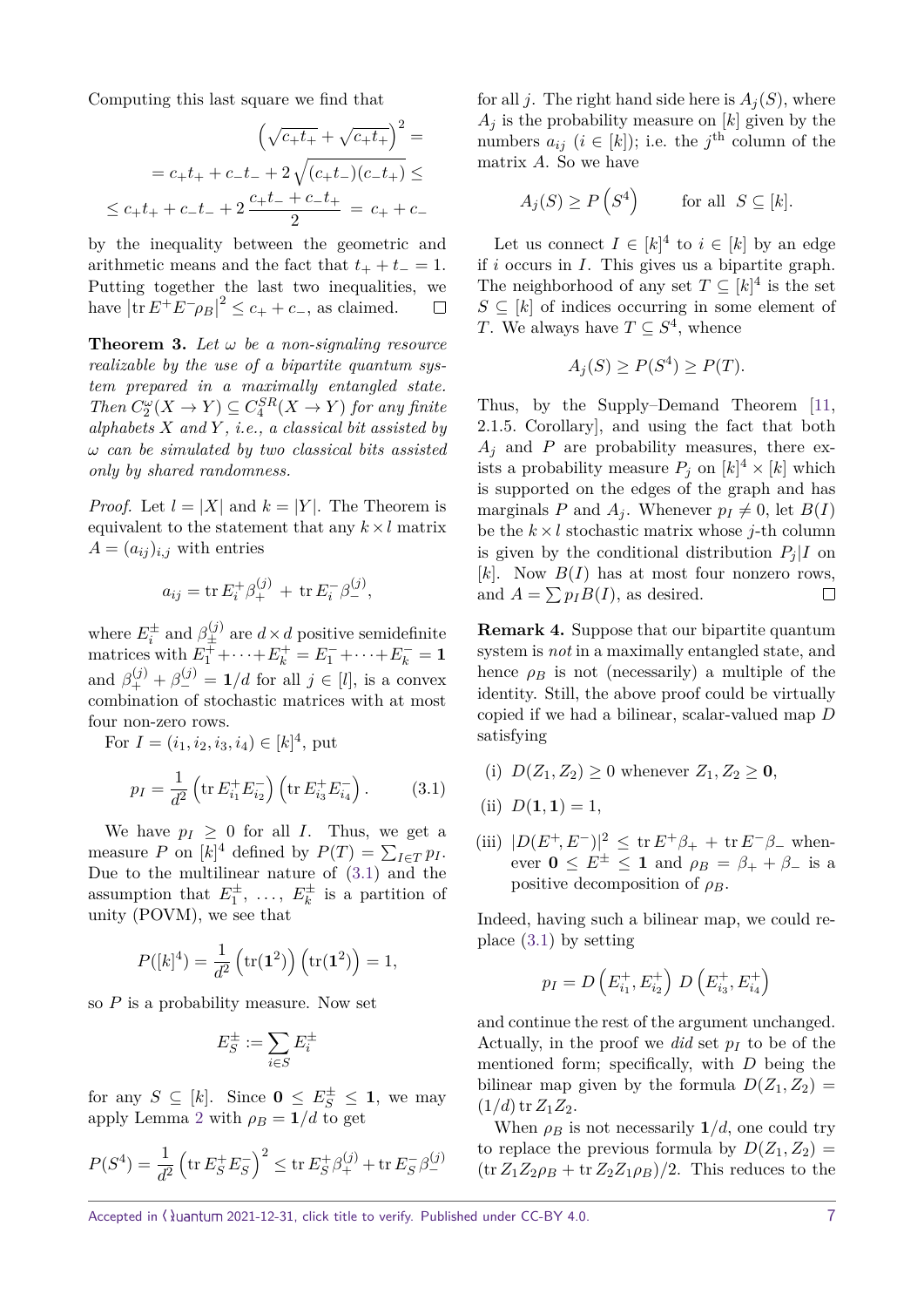previous one when  $\rho_B = 1/d$ , and it satisfies requirements (ii) and (iii); this latter one follows from Lemma [2](#page-5-1) and the fact that for self-adjoint operators  $E^{\pm}$ , we have

$$
|D(E^+, E^-)|^2 = \left(\text{Re}(\text{tr } E^+ E^- \rho_B)\right)^2 \le
$$
  

$$
\le |\text{tr } E^+ E^- \rho_B|^2.
$$

However, this *D* does not satisfy the positivity condition (i) — unless of course  $\rho_B$  is a multiple of the identity.

Another idea is to try setting  $D(Z_1, Z_2)$  =  $\mathrm{tr}\, Z_1 \rho_B^{1/2} Z_2 \rho_B^{1/2}$  $B^{\frac{1}{2}}$ , which again reduces to the formula used in our proof in case  $\rho_B$  is a multiple of the identity. The thus defined *D* is evidently bilinear and satisfies both the positivity (i) and the normalization (ii) requirements. However, examples show that in general it fails to satisfy requirement (iii) — unless, for example, if  $\rho_B$  is a multiple of a projection.

Having experimented with various candidate formulas, we grew skeptical about the possibility of simultaneously satisfying all listed requirements. Thus, while we still believe that the theorem remains true even if arbitrary entangled states are allowed, we expect the general proof to follow a somewhat different direction.

# A The "two winning, two losing boxes" game

Let  $\rho = |\Psi\rangle\langle\Psi|$ , where  $\Psi = \frac{1}{\sqrt{2}}$ 2 (*e*1⊗*e*2−*e*2⊗*e*1) and  $(e_1, e_2)$  is the standard basis of  $\mathbb{C}^2$ . Before the game begins, Alice and Bob prepare a pair of quantum bits in the state given by  $\rho$ ; Alice then takes the first, Bob the second quantum bit with herself / himself. Upon learning the positions  $a, b \in \{1, 2, 3, 4\}$  of treasures, Alice performs the measurement corresponding to the  $2 \times 2$  partition of unity  $F_+^{\{a,b\}}$ ,  $F_-^{\{a,b\}}$  and sends the result, a + or a − sign, to Bob via the noiseless one-bit channel. For the specific protocol we want to describe, we will have  $F_+^{\{1,2\}} = 1$ ,  $F_-^{\{1,2\}} = 0$  (i.e., in case the treasures are in the first two boxes, Alice will surely send a "+" to Bob),  $F_{\pm}^{(1,3)} = (1/2)(1 \pm \sigma_z)$ ,  $F_{\pm}^{\{2,4\}} = (1/2)(\mathbf{1} \mp \sigma_z),\ F_{\pm}^{\{1,4\}} = (1/2)(\mathbf{1} \pm \sigma_x),$  $F_{\pm}^{\{2,3\}} = (1/2)(1 \mp \sigma_x)$ , where  $\sigma_z$  and  $\sigma_x$  are two Pauli matrices, and, finally,  $F_+^{\{3,4\}} = 0$ ,  $F_{-}^{\{3,4\}} = I$  (so that in case the treasures are in

Accepted in  $\lambda$ uantum 2021-12-31, click title to verify. Published under CC-BY 4.0.

the last two boxes, Alice will surely send a " $-$ " to Bob).

After receiving the  $+$  or  $-$  sign from Alice, Bob performs the measurement corresponding to the partition of unity  $E_1^{\pm}$ ,  $E_2^{\pm}$ ,  $E_3^{\pm}$ ,  $E_4^{\pm}$  and chooses the box according to the result. We will specifically have  $E_1^+ = (1/2) (1 - (\sigma_z + \sigma_x))$ P⊂<br>∷  $\overline{2}\big),$  $E_2^+ = 1 - E_1^+, E_3^+ = 0, E_4^+ = 0 \text{ and } E_1^- = 0,$  $E_2^- = 0, E_3^- = (1/2) \left( 1 + (\sigma_z - \sigma_x)/\sqrt{2} \right), E_4^- =$  $1 - E_3^-$ .

As  $E_3^+ = E_4^+ = 0$  and likewise,  $E_1^- = E_2^- = 0$ , Bob will always choose one of the first two boxes if he receives  $a +$ , and one of the last two boxes if he receives  $a - sign$ . Hence if the two treasure boxes are either the first two or the last two, they will win with certainty. On the other hand, if the treasures are e.g. in boxes 1 and 3, then they win with probability

$$
\operatorname{tr}\rho\left(F_+^{\{1,3\}}\otimes (E_1^+ + E_3^+)\right) + \n+ \operatorname{tr}\rho\left(F_-^{\{1,3\}}\otimes (E_1^- + E_3^-)\right),
$$

which, after substitution, turns out to be

$$
\frac{1}{2} + \frac{1}{4}\sqrt{2} = (2 + \sqrt{2})/4.
$$

It turns out that all other cases result in the same probability of success, yielding the claimed overprobability of success, yierally the claimed over-<br>all winning probability of  $(4 + \sqrt{2})/6$ . We finish the discussion of this example by pointing out that all listed measurements are either trivial or projective; the entire protocol can be easily realized experimentally using e.g. a pair of spin-half particles prepared in the zero-total-spin state and spin measurements performed on individual particles.

# **References**

- <span id="page-7-1"></span>[1] A. Acín, T. Durt, N. Gisin and J. I. Latorre: Quantum nonlocality in two three-level systems. *Phys. Rev. A* **65** (2002), 052325. <https://doi.org/10.1103/physreva.65.052325>
- <span id="page-7-0"></span>[2] C. H. Bennett, P. W. Shor, J. A. Smolin and A. V. Thapliyal: Entanglement-Assisted Classical Capacity of Noisy Quantum Channels *Phys. Rev. Lett.* **83**, (1999) 3081. <https://doi.org/10.1103/PhysRevLett.83.3081>